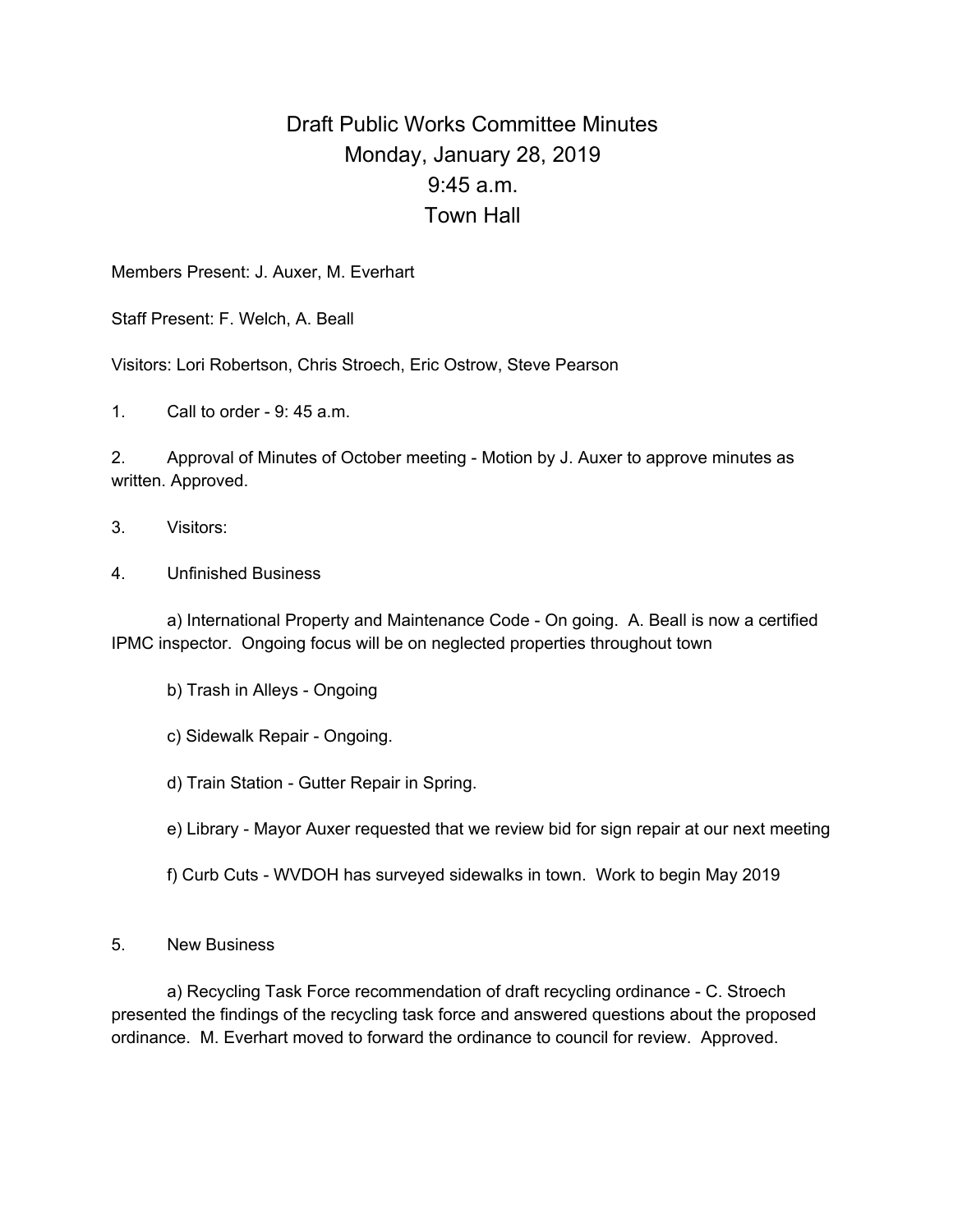b) Replacement/purchase of equipment (Bobcat, Service Truck) - DEP approved bid for skid loader. Waiting to be ordered.

c) Morgan's Grove Park Information - On Hold.

d) Street Lights at Sage Place - Sage Place/Shepherd Village needs to contact Potomac Edison to discuss options.

e) W. High Street Right of Way - Waiting to hear back from surveyor.

f) Sidewalk: Shepherd East To Town - Representative from Parks & Recreation committee to meet with Shepherd Village in February.

g) Paving of Alleys on West end of town - Queen/Shoe Lane, etc… - F. Welch to get quote

h) Recycling Grant - REAP - We will apply for a grant for a new truck to collect glass recycling.

i) Garbage Rates - Discussion moved to February meeting.

7. Adjourn - 10:47 a.m.

Respectfully submitted, M. Everhart

<sup>6.</sup> Mayor's Report - None.